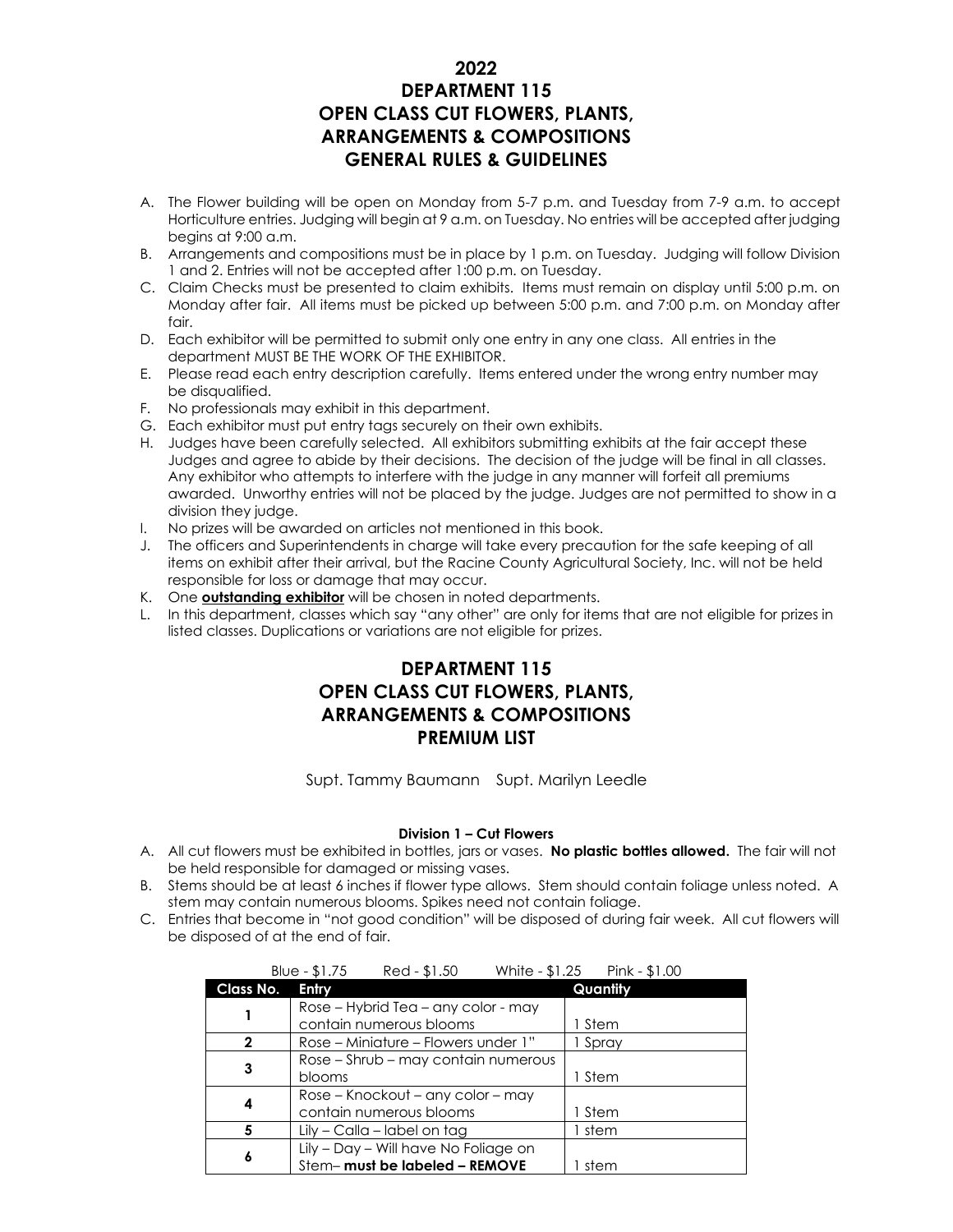|          | <b>POLLEN</b>                            |                    |
|----------|------------------------------------------|--------------------|
|          | Lily - Day Unusual Form - must be        |                    |
| 7        | labeled - REMOVE POLLEN                  | 1 stem             |
|          | $Lily$ - Oriental/Asiatic - must be      |                    |
| 8        | labeled - REMOVE POLLEN                  | 1 stem             |
|          | Lily - Spider - Will have No Foliage on  |                    |
| 9        | Stem - must be labeled - REMOVE          |                    |
|          | <b>POLLEN</b>                            | 1 stem             |
|          | Lily - Stargazer - Will have No Foliage  |                    |
| 10       | on Stem - must be labeled on tag -       |                    |
|          | <b>REMOVE POLLEN</b>                     | 1 stem             |
|          | Lily - Tiger - Will have Seeds on Stem - |                    |
| 11       | must be labeled on tag - REMOVE          |                    |
|          | <b>POLLEN</b>                            | 1 stem             |
|          | Lily - Trumpet - must be labeled on      |                    |
| 12       | tag - REMOVE POLLEN                      | 1 Stem             |
|          | Hosta - Non-Variegated - Large (over     |                    |
| 13       | $4\frac{1}{2}$ " width)                  | 1 Leaf             |
|          | Hosta - Non-Variegated - Small           |                    |
| 14       | (under 4 1/2" width)                     | 1 Leaf             |
|          | Hosta - Variegated - Large (over 4 1/2"  |                    |
| 15       | width)                                   | 1 Leaf             |
|          | Hosta - Variegated - Small (under 4      |                    |
| 16       | 1/ <sub>2</sub> " width)                 | 1 Leaf             |
| 17       | Ornamental Grasses - Labeled             | 6 Stems            |
| 18       | Aster                                    | 5 Stems or Sprays  |
| 19       | <b>Bachelor Buttons</b>                  | 8 Sprays           |
| 20       | <b>Black Eyed Susan (Rudbeckia)</b>      | 3 Stems            |
|          | Black Eyes Susan (Subtomentosa) i.e.     |                    |
| 21       | Little Henry                             | 3 Stems            |
| 22       | Calendulas                               | 3 Stems            |
| 23       | Celosia - Plumed                         | 1 Spike            |
| 24       | Cleome                                   | 3 Stems            |
| 25       | Coleus                                   | 5 stems            |
| 26       | Coneflower - Labeled                     | 3 Stems            |
| 27       | Cosmos                                   | 6 Stems            |
| 28       | Dahlia - Giant - Over 4"                 | 1 Stem             |
| 29       | Dahlia - Miniature - Under 4"            | 1 Stem             |
| 30       | Geraniums - Without Foliage              | 3 Stems            |
| 31       | Hydrangea - Labeled                      | 1 Stem             |
| 32       | Liatrrus                                 | 1 Stem             |
| 33       | Lisianthus                               | 1 Stem             |
|          | Marigold - Small - One Color - Over      |                    |
| 34       | 1" and Under 3"                          |                    |
|          | Marigold - Small - Bi-Color - Over 1"    | 5 Stems            |
| 35       | and Under 3"                             |                    |
|          |                                          | 5 Stems<br>5 Stems |
| 36       | Marigold - Large One Color               |                    |
| 37       | Petunias - Single - Any One Variety      | 5 Stems            |
| 38<br>39 | Petunias - Double - Any One Variety      | 5 Stems            |
|          | Phlox-Label on tag                       | 1 Stem             |
| 40       | Snapdragons - Rockets - Tall             | 5 Stems            |
| 41       | Snapdragons - Bush - Small               | 5 Stems            |
| 42       | Strawflowers - Fresh not Dried           | 5 Stems            |
| 43       | Sunflower - Large -over 6 inches -       |                    |
|          | label on tag                             | 1 Stem             |
| 44       | Sunflower - Small - up to 6 inches -     |                    |
|          | label on tag                             | 1 Stem             |
| 45       | <b>Sweet Peas</b>                        | 5 Stems            |
| 46       | Yarrow (Achillea) - Coronation gold -    |                    |
|          | Labeled                                  | 3 Heads            |
| 47       | Yarrow (Achillea) - any other - Label    |                    |
|          | on tag                                   | 3 Stems            |
| 48       | Zinnias - Giant - over 2" width - Label  | 3 Stems            |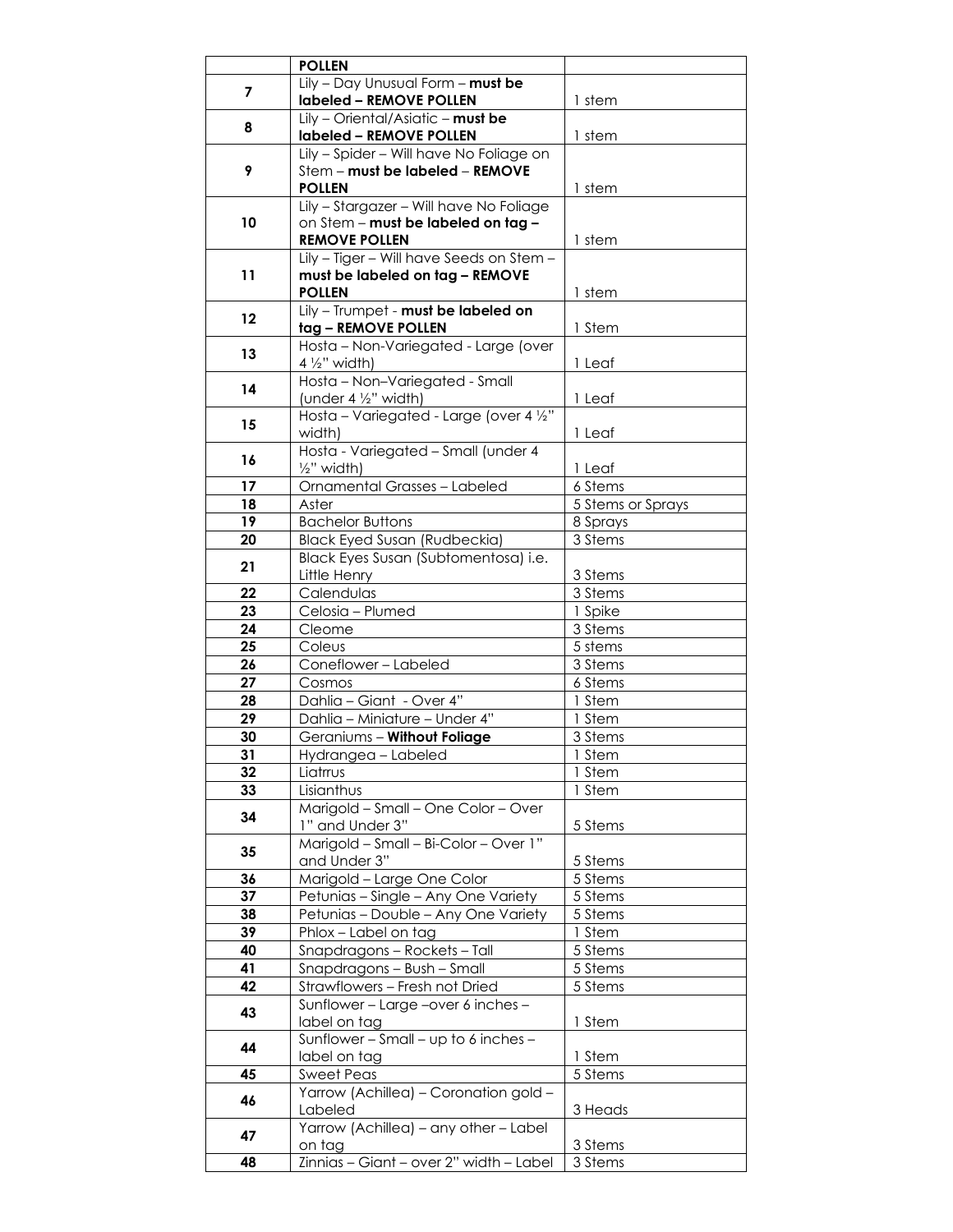|    | on tag                               |         |
|----|--------------------------------------|---------|
| 49 | Zinnias - Dwarf - under 2" width -   |         |
|    | Label on tag                         | 5 Stems |
| 50 | Gladiolus - any color                | 1 Spike |
| 51 | Verbena                              | 1 Stem  |
| 52 | Any other annual- not listed above-  |         |
|    | label on tag                         | 1 Stem  |
| 53 | Any other perennial-not listed above |         |
|    | - label on tag                       | 1Stem   |

### **OUTSTANDING EXHIBIT RIBBON ONLY – LIMIT 3 OUTSTANDING EXHIBITOR RIBBON ONLY – LIMIT 1**

#### **Division 2 – Potted / Hanging Plants**

- A. Plants must have been grown by the exhibitor at least three (3) months prior to the Fair.
- B. **LIST NAME(S) OF PLANT(S) ON ENTRY TAG, OR THE ENTRY WILL BE DISQUALIFIED.**
- C. All potted plants must be checked out with the Superintendent(s).

Blue \$2.00 Red \$1.75 White \$1.50 Pink \$1.25

| <b>Class</b><br>No. | <b>Entry</b>                                                              | Quantity                  |  |
|---------------------|---------------------------------------------------------------------------|---------------------------|--|
| 1                   | Cacti or Succulent Dish Garden – flat dish container                      | Not less than 3 Varieties |  |
| $\mathbf 2$         | Cactus - 8" in diameter or smaller container                              | 1 Specimen                |  |
| 3                   | African Violet                                                            |                           |  |
| 4                   | Terrarium - in glass container with or without cover                      | Not less than 3 Varieties |  |
| 5                   | <b>Bonsai Style</b>                                                       |                           |  |
| 6                   | Orchid                                                                    |                           |  |
| $\overline{7}$      | Herb Garden - Potted                                                      | Not less than 3 Varieties |  |
| 8                   | Fairy Garden- all live specimens                                          | Not less than 3 Varieties |  |
| 9                   | Ivy - Hanging or Potted                                                   |                           |  |
| 10                  | Fern - Hanging or Potted                                                  |                           |  |
| 11                  | Annual Window Box - Maximum size 18" x 8"                                 | Not less than 3 Varieties |  |
| 12                  | Indoor House Plant - Potted                                               |                           |  |
| 13                  | Indoor House Plant - Hanging                                              |                           |  |
| 14                  | Begonia - Hanging or Potted - Single Variety                              |                           |  |
| 15                  | Coleus - Hanging or Potted - Single Variety                               |                           |  |
| 16                  | Geranium - Hanging or Potted - Single Variety                             |                           |  |
| 17                  | Impatiens - Hanging or potted - Single Variety                            |                           |  |
| 18                  | Outdoor - Blooming - Hanging - Other than listed Above - may be a Variety |                           |  |
| 19                  | Outdoor - Blooming - Potted - Other than listed Above - may be a Variety  |                           |  |
| 20                  | Outdoor - Non-Blooming - Hanging - Other than listed Above - may be a     |                           |  |
|                     | Variety                                                                   |                           |  |
| 21                  | Outdoor - Non-Blooming - Potted - Other than listed Above - may be a      |                           |  |
|                     | Variety                                                                   |                           |  |
| 22                  | "A Pot of Sole" - Any plant(s) grown in a boot or shoe                    |                           |  |

**OUTSTANDING EXHIBIT RIBBON ONLY – LIMIT 3**  $\overline{O}$  **UTSTANDING EXHIBITOR**